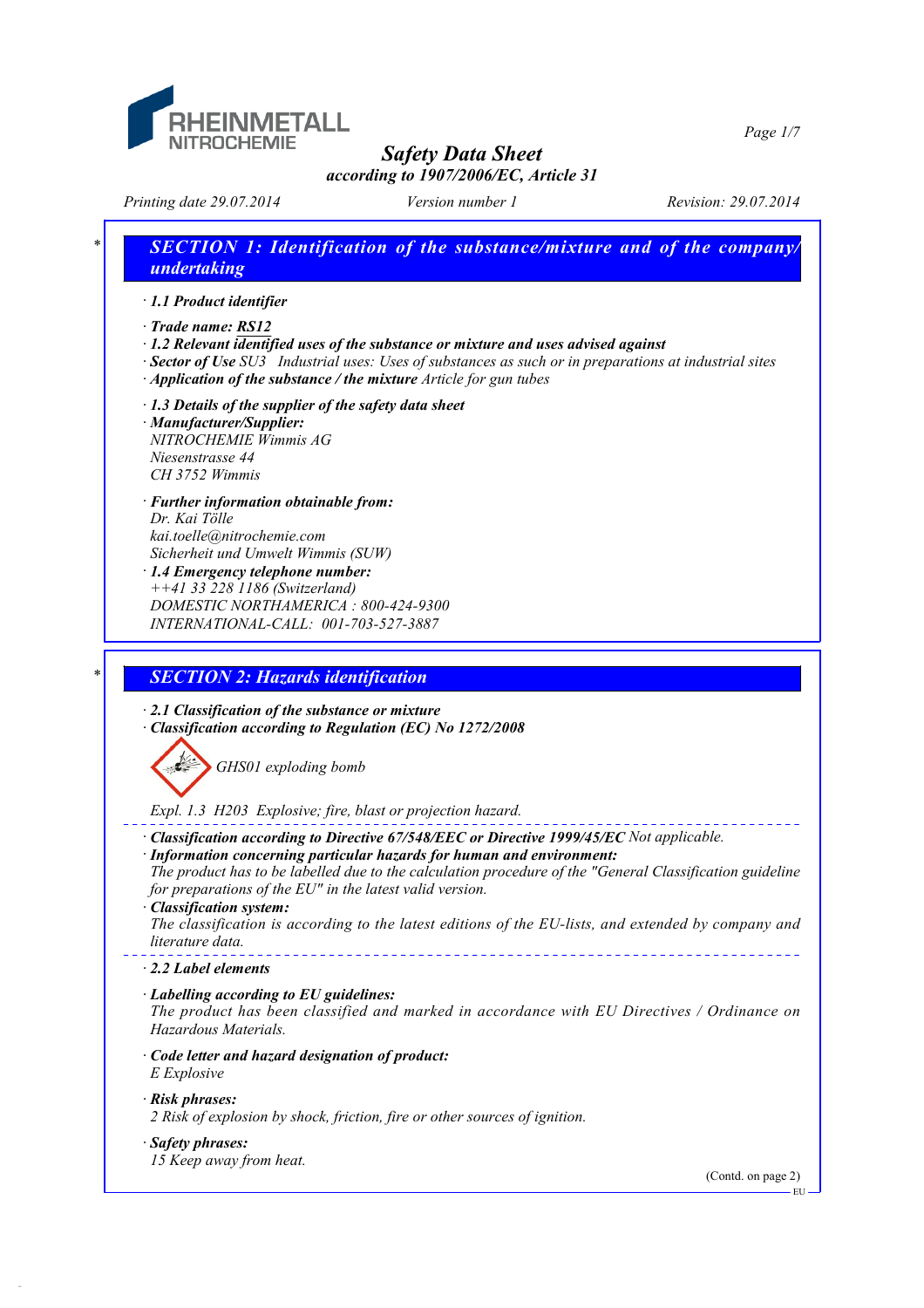

*Printing date 29.07.2014 Version number 1 Revision: 29.07.2014*

 *Unst. Expl., H200*

(Contd. of page 1)

*98%*

*Trade name: RS12*

*60 This material and its container must be disposed of as hazardous waste.*

*· 2.3 Other hazards*

*· Results of PBT and vPvB assessment*

*· PBT: Not applicable.*

*· vPvB: Not applicable.*

### *SECTION 3: Composition/information on ingredients*

*· 3.2 Chemical characterization: Mixtures*

*· Description: Mixture of substances listed below with nonhazardous additions.*

*· Dangerous components:*

*9004-70-0 Nitrocellulose E R1-3*

*· Additional information: For the wording of the listed risk phrases refer to section 16.*

### *\* SECTION 4: First aid measures*

*· 4.1 Description of first aid measures*

*· General information:*

*Personal protection for the First Aider.*

*Take affected persons out of danger area and lay down.*

- *· After inhalation: Take affected persons into fresh air and keep quiet.*
- *· After skin contact: Generally the product does not irritate the skin.*
- *· After eye contact: Rinse opened eye for several minutes under running water.*
- *· After swallowing: If symptoms persist consult doctor.*
- *· 4.2 Most important symptoms and effects, both acute and delayed*

*No further relevant information available.*

*· 4.3 Indication of any immediate medical attention and special treatment needed*

*No further relevant information available.*

#### *\* SECTION 5: Firefighting measures*

- *· 5.1 Extinguishing media*
- *· Suitable extinguishing agents:*

*Water spray*

- *Water*
- *· For safety reasons unsuitable extinguishing agents: Carbon dioxide*

*Sand*

*Extinguishing powder*

*Foam*

- *· 5.2 Special hazards arising from the substance or mixture No further relevant information available.*
- *· 5.3 Advice for firefighters*
- *· Protective equipment: Wear self-contained respiratory protective device.*

(Contd. on page 3)

EU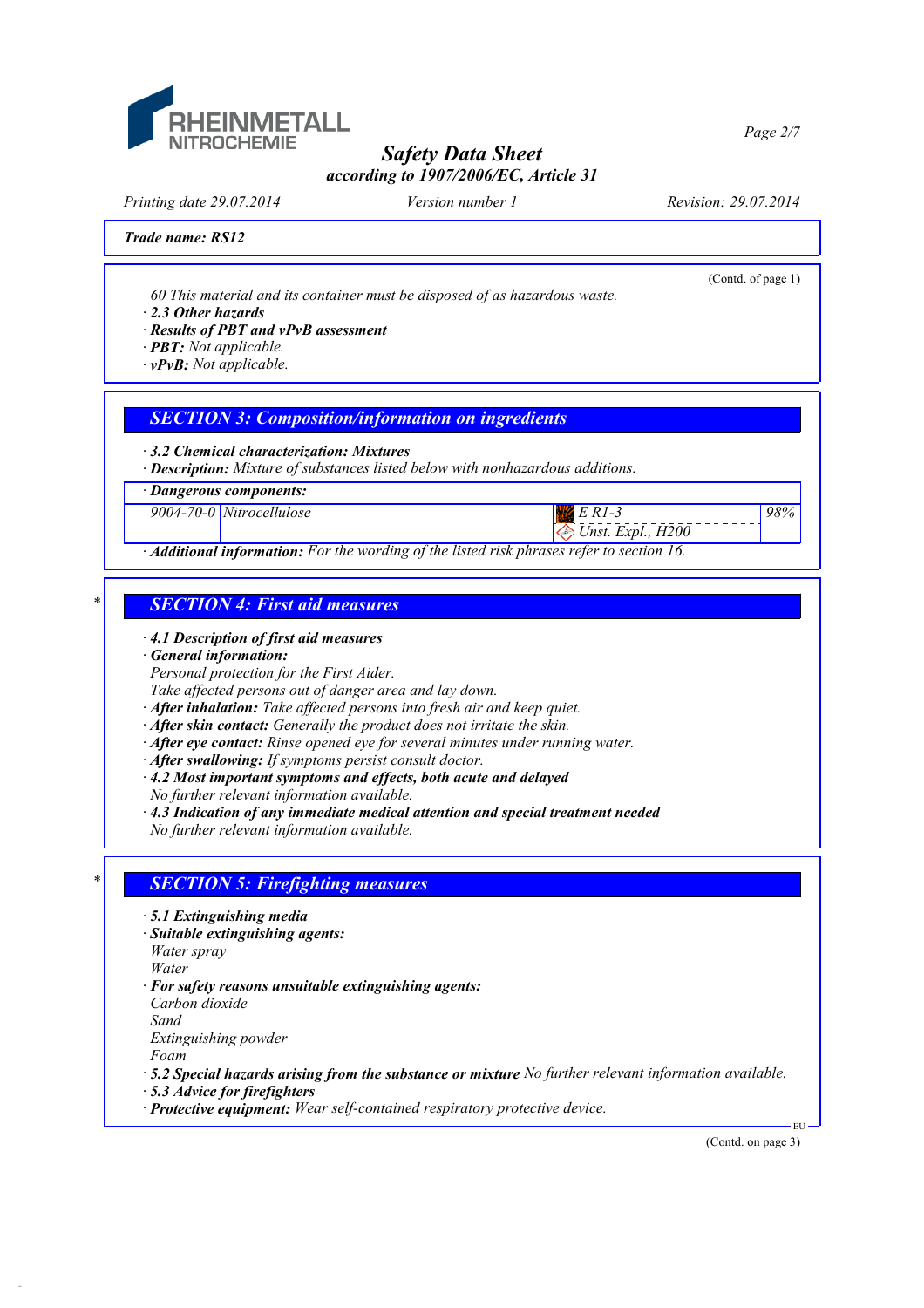

*Printing date 29.07.2014 Version number 1 Revision: 29.07.2014*

*Trade name: RS12*

(Contd. of page 2)

*Page 3/7*

### *\* SECTION 6: Accidental release measures*

- *· 6.1 Personal precautions, protective equipment and emergency procedures Keep away from ignition sources.*
- *Remove persons from danger area.*
- *· 6.2 Environmental precautions: Do not allow to enter sewers/ surface or ground water.*
- *· 6.3 Methods and material for containment and cleaning up: Pick up mechanically.*
- *· 6.4 Reference to other sections*
- *See Section 7 for information on safe handling.*
- *See Section 8 for information on personal protection equipment.*

*See Section 13 for disposal information.*

## *\* SECTION 7: Handling and storage*

- *· 7.1 Precautions for safe handling Open and handle receptacle with care.*
- *· Information about fire and explosion protection: Keep ignition sources away - Do not smoke. Protect from heat.*
- *Prevent impact and friction.*
- *· 7.2 Conditions for safe storage, including any incompatibilities*
- *· Storage:*
- *· Requirements to be met by storerooms and receptacles: storage facility for explosives*
- *· Information about storage in one common storage facility:*
- *only storage facility for explosives*
- *pay attention to the compatibility group*
- *· Further information about storage conditions: Protect from heat and direct sunlight.*
- *· Storage class: 1*
- *· 7.3 Specific end use(s) No further relevant information available.*

## *\* SECTION 8: Exposure controls/personal protection*

- *· Additional information about design of technical facilities: No further data; see item 7.*
- *· 8.1 Control parameters*
- *· Ingredients with limit values that require monitoring at the workplace:*
- *The product does not contain any relevant quantities of materials with critical values that have to be monitored at the workplace.*
- *· Additional information: The lists valid during the making were used as basis.*
- *· 8.2 Exposure controls*
- *· Personal protective equipment:*
- *· General protective and hygienic measures:*
- *Wash hands before breaks and at the end of work. Standarts of Personal Protective Equipment Respiratory protection EN 136, 140, 149 Eye protection EN 166 Body protection EN 340, 463, 468, 943-1, 943-2 Protection of hands EN 374 Safety shoes EN-ISO 20345*

(Contd. on page 4)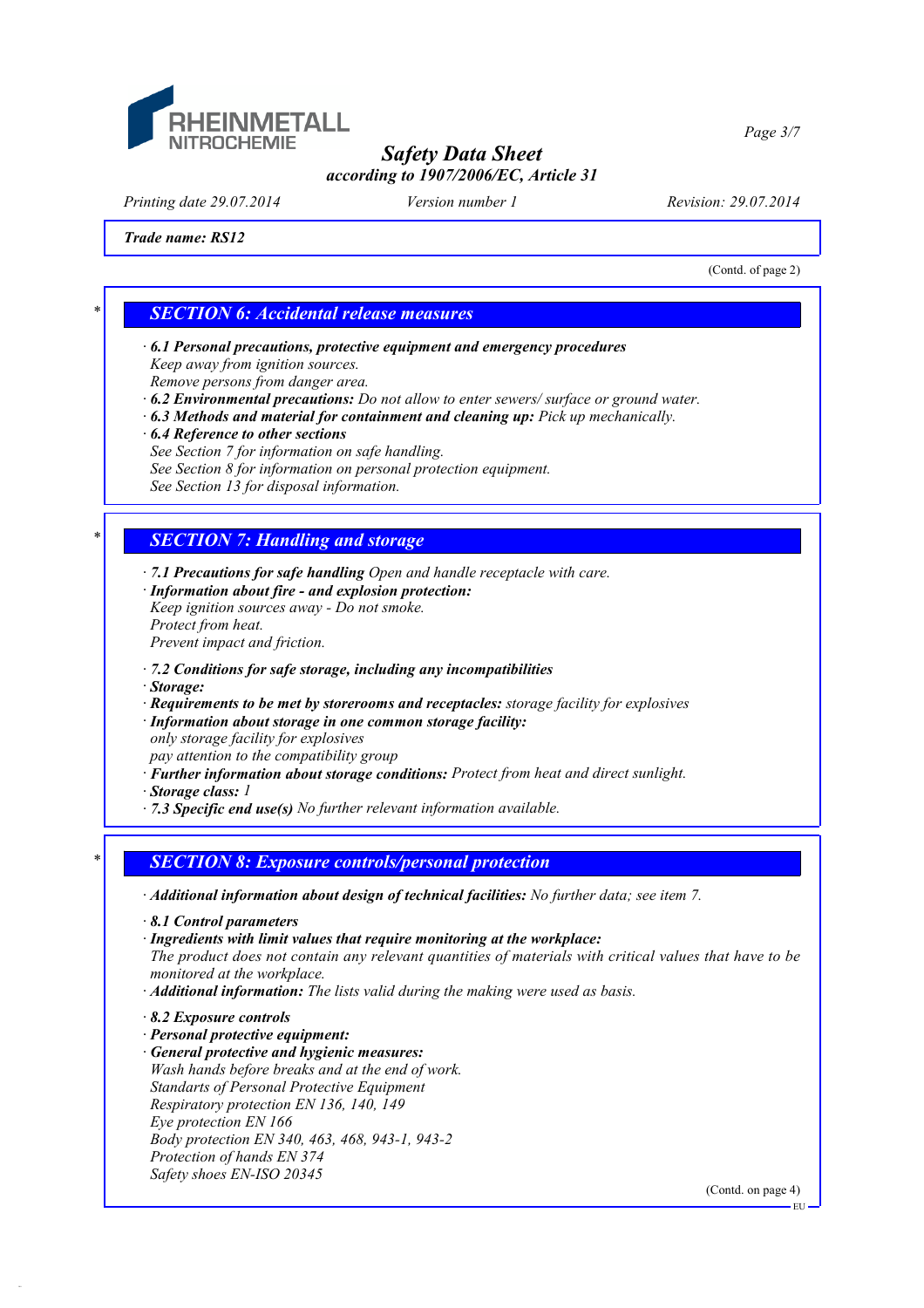

*Printing date 29.07.2014 Version number 1 Revision: 29.07.2014*

*Trade name: RS12*

## (Contd. of page 3) *· Respiratory protection: Not required. · Protection of hands: The glove material has to be impermeable and resistant to the product/ the substance/ the preparation. Selection of the glove material on consideration of the penetration times, rates of diffusion and the degradation · Material of gloves Nomex antistatic gloves (Nomex) over disposable gloves (nitrile oder butylrubber) Nitrile rubber, NBR Butyl rubber, BR · Penetration time of glove material The exact break trough time has to be found out by the manufacturer of the protective gloves and has to be observed. · For the permanent contact gloves made of the following materials are suitable: antistatic gloves (Nomex) over disposable gloves (nitrile or butylrubber) · For the permanent contact of a maximum of 15 minutes gloves made of the following materials are suitable: Nitrile rubber, NBR Butyl rubber, BR · Eye protection: Safety glasses · Body protection: use antistatic protective work clothing \* SECTION 9: Physical and chemical properties · 9.1 Information on basic physical and chemical properties · General Information · Appearance: Form: Solid*  $Color:$ *Odour: Characteristic · Change in condition Melting point/Melting range: - · Flash point: - · Flammability (solid, gaseous): Flammable. · Ignition temperature: ca. 170 °C · Self-igniting: Product is not selfigniting. · Danger of explosion: sensitive to detonation blast (detonator) - Explosive with or without conact with air Risk of explosion by shock, friction, fire or other sources of ignition. · Density: see PLB · Solubility in / Miscibility with water: Insoluble.* (Contd. on page 5) EU

*Page 4/7*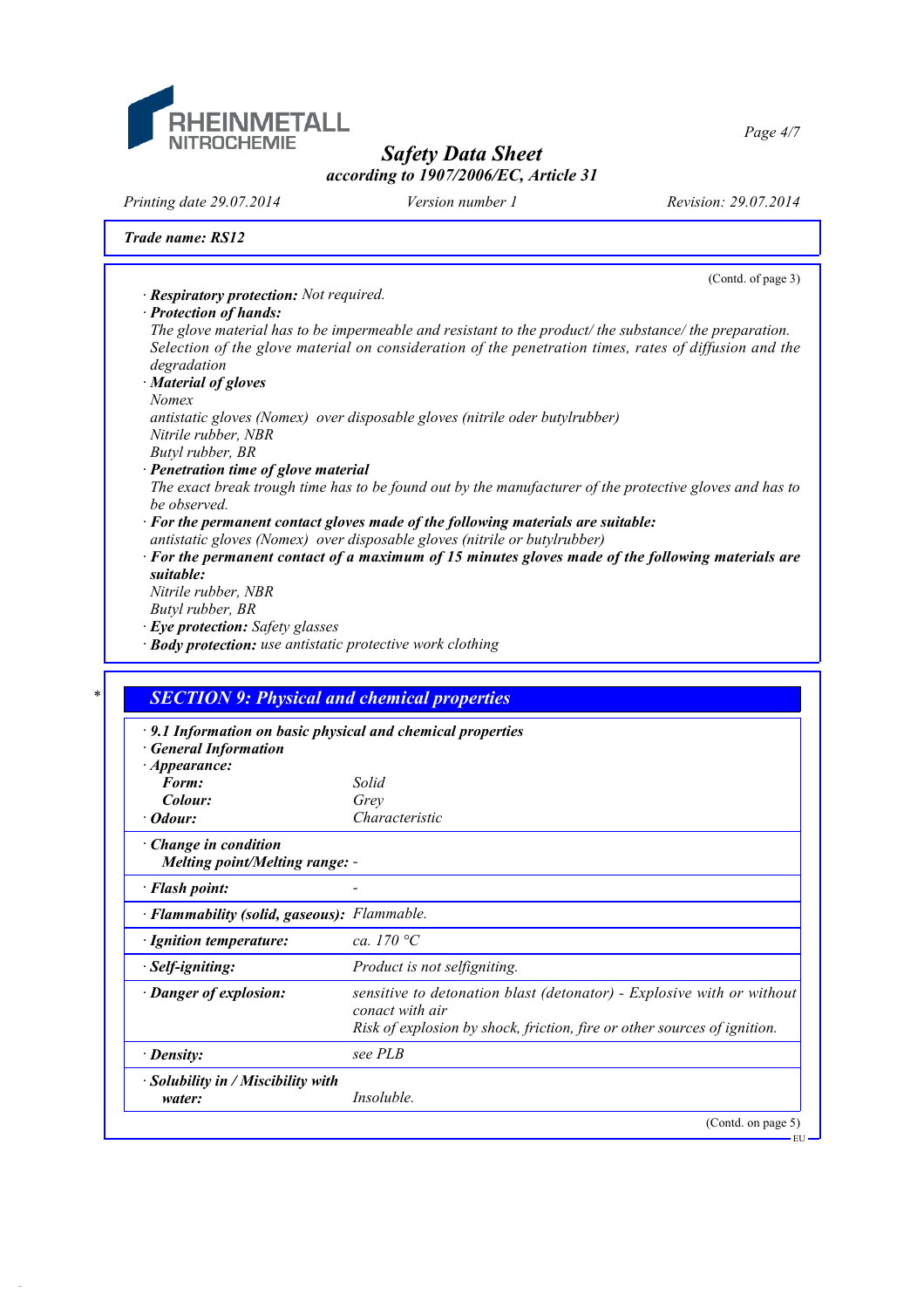

*Printing date 29.07.2014 Version number 1 Revision: 29.07.2014*

(Contd. of page 4)

*Trade name: RS12*

*· 9.2 Other information No further relevant information available.*

## *SECTION 10: Stability and reactivity*

- *· 10.1 Reactivity*
- *· 10.2 Chemical stability*
- *· Thermal decomposition / conditions to be avoided:*
- *No decomposition if used according to specifications.*
- *· 10.3 Possibility of hazardous reactions Flammable.*

*Danger of explosion.*

- *· 10.4 Conditions to avoid No further relevant information available.*
- *· 10.5 Incompatible materials: Oxidiser*
- *· 10.6 Hazardous decomposition products: Poisonous gases/vapours Nitrogen oxides*

#### *SECTION 11: Toxicological information*

- *· 11.1 Information on toxicological effects*
- *· Acute toxicity:*
- *· Primary irritant effect:*
- *· on the skin: No irritant effect.*
- *· on the eye: No irritating effect.*
- *· Sensitization: No sensitizing effects known.*

## *\* SECTION 12: Ecological information*

- *· 12.1 Toxicity*
- *· Aquatic toxicity: No further relevant information available.*
- *· 12.2 Persistence and degradability No further relevant information available.*
- *· 12.3 Bioaccumulative potential No further relevant information available.*
- *· 12.4 Mobility in soil No further relevant information available.*
- *· Additional ecological information:*

*· General notes:*

- *Water hazard class 1 (German Regulation) (Self-assessment): slightly hazardous for water*
- *· 12.5 Results of PBT and vPvB assessment*
- *· PBT: Not applicable.*
- *· vPvB: Not applicable.*
- *· 12.6 Other adverse effects No further relevant information available.*

## *\* SECTION 13: Disposal considerations*

*· 13.1 Waste treatment methods*

*· Recommendation*

*Must not be disposed together with household garbage. Do not allow product to reach sewage system.*

(Contd. on page 6)

*Page 5/7*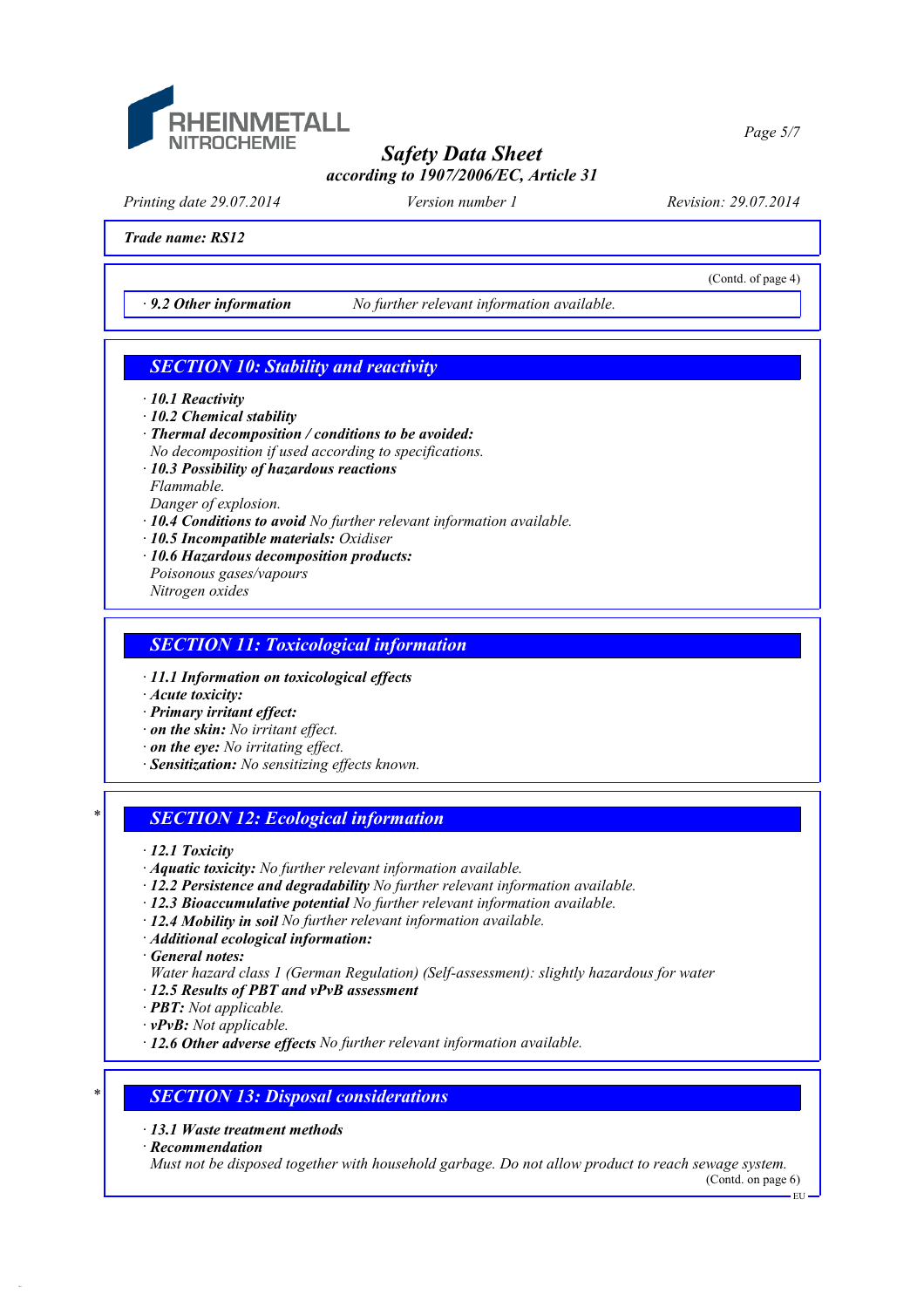

*Printing date 29.07.2014 Version number 1 Revision: 29.07.2014*

(Contd. of page 5)

*Page 6/7*

*Trade name: RS12*

*· European waste catalogue 160403*

*· Uncleaned packaging:*

*· Recommendation:*

*Empty contaminated packagings thoroughly. They may be recycled after thorough and proper cleaning.*

| $\cdot$ 14.1 UN-Number<br>ADR, IMDG, IATA                                                | <b>UN0161</b>                                            |
|------------------------------------------------------------------------------------------|----------------------------------------------------------|
| $\cdot$ 14.2 UN proper shipping name<br>$\cdot$ ADR<br>$\cdot$ IMDG, IATA                | 0161 TREIBLADUNGSPULVER<br>POWDER, SMOKELESS             |
| · 14.3 Transport hazard class(es)                                                        |                                                          |
| $\cdot$ ADR                                                                              |                                                          |
| · Class                                                                                  | 1 (1.3C) Explosive substances and articles.              |
| $\cdot$ Label                                                                            | 1.3C                                                     |
| · Class<br>$\cdot$ Label                                                                 | 1 Explosive substances and articles.<br>1.3C             |
| · 14.4 Packing group<br>ADR, IMDG, IATA                                                  | I                                                        |
| · 14.5 Environmental hazards:<br>· Marine pollutant:                                     | No                                                       |
| $\cdot$ 14.6 Special precautions for user<br>· Danger code (Kemler):<br>· EMS Number:    | Warning: Explosive substances and articles.<br>$F-B,S-Y$ |
| · 14.7 Transport in bulk according to Annex II of<br><b>MARPOL73/78 and the IBC Code</b> | Not applicable.                                          |
| · Transport/Additional information:                                                      |                                                          |
| $·$ <i>ADR</i>                                                                           | C5000D                                                   |